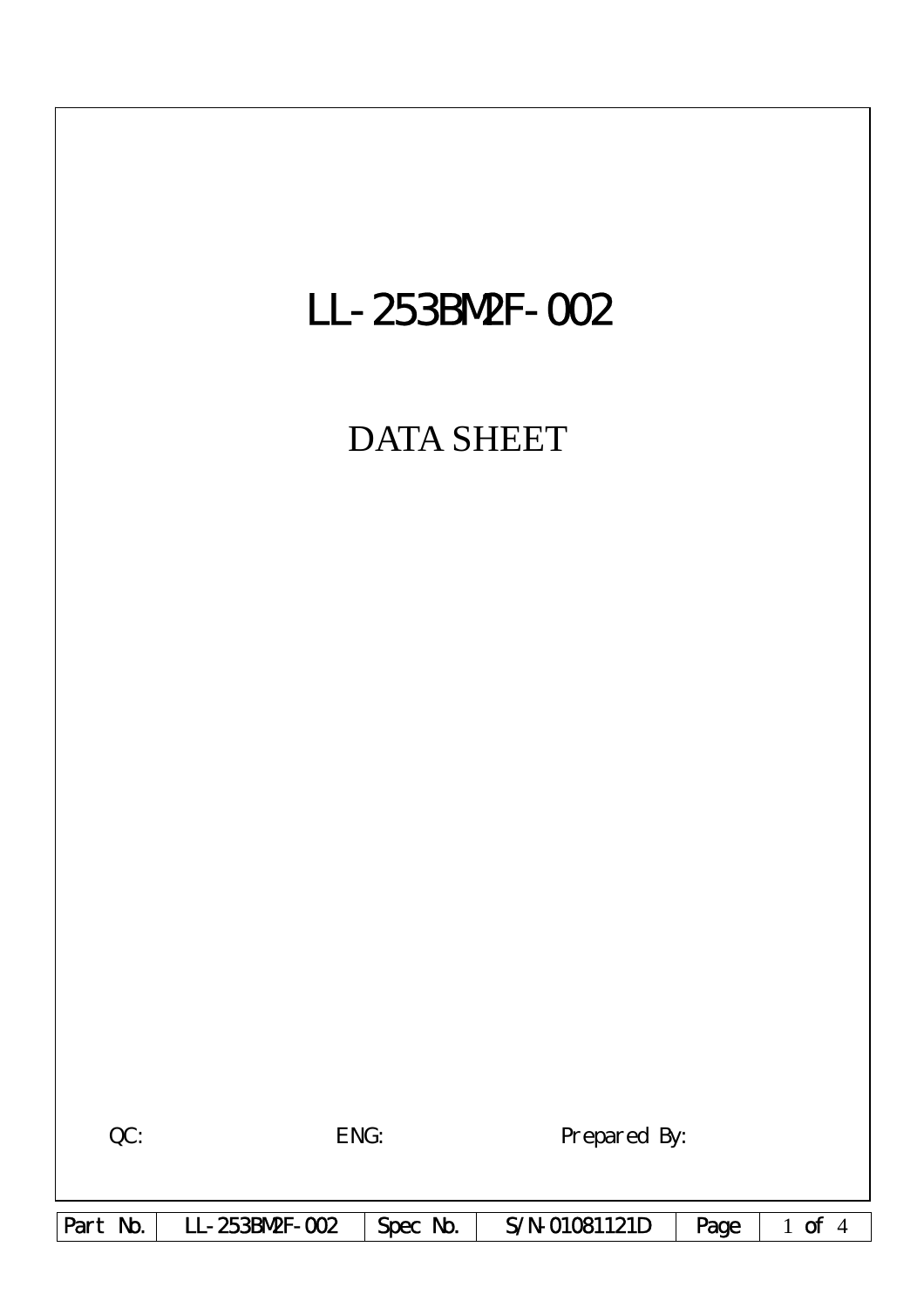## **Features**

- $\blacklozenge$  High intensity
- ♦ 2\*5mm rectangle package
- ♦ Wide viewing angle
- ♦ General purpose leads
- ♦ Reliable and rugged

# **Package Dimension:**



| Part NO.       | Chip Material | Lens Color            | Source Color         |
|----------------|---------------|-----------------------|----------------------|
| $LL-253BM2F-0$ | GaInN         | <b>White Diffused</b> | Super Bright<br>Blue |

### **Notes:**

- 1. All dimensions are in millimeters (inches).
- 2. Tolerance is ±0.25(.010")mm unless otherwise noted.
- 3. Protruded resin under flange is 1.0mm(.04") max.
- 4. Lead spacing is measured where the leads emerge from the package.
- **5.** Specifications are subject to change without notice.
- **6.** Caution in ESD:
	- Siatic Electricity and surge damages the LED. lt is recommend to use a wrist band or anti-electrostatic glove when handling the LED.All devices, equipment and machinery must be properly grounded.
- 7. This data-sheet only valid for six months.

Part No. | LL-253BN2F-002 | Spec No. | S/N-01081121D | Page | 2 of 4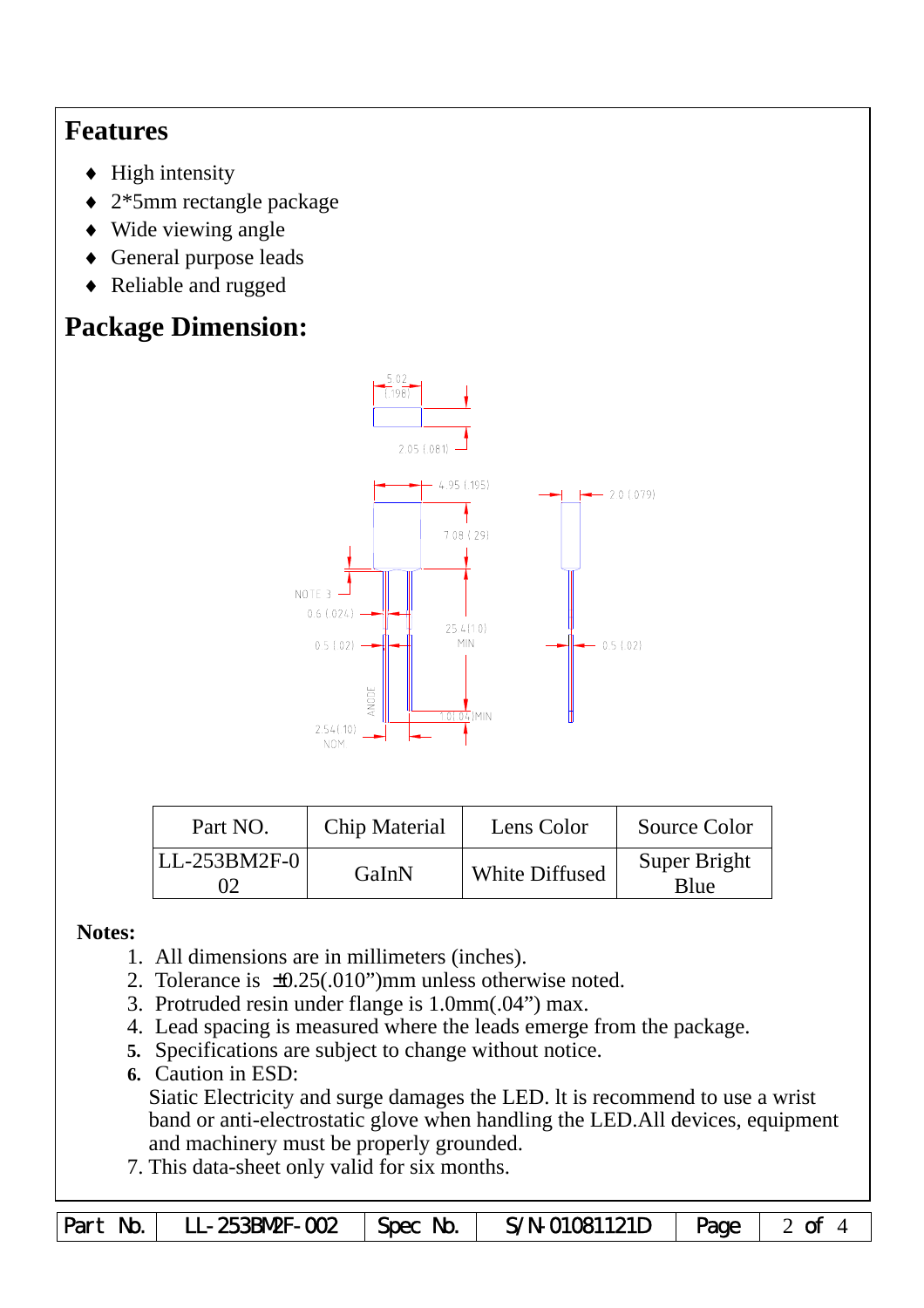| <b>Absolute Maximum Ratings at Ta=25</b> |  |
|------------------------------------------|--|
|                                          |  |

| Parameter                                                    | MAX.                  | Uni t |  |
|--------------------------------------------------------------|-----------------------|-------|--|
| Pover Dissipation                                            | 100                   | mW    |  |
| Peak Forward Current<br>(1/10 Duty Cycle, 0.1ms Pulse Width) | 100                   | mA    |  |
| Continuous Forward Current                                   | 35                    | mA    |  |
| Derating Linear From 50                                      | Q.4                   | mA/   |  |
| Reverse Vol tage                                             | 5                     | V     |  |
| Operating Temperature Range                                  | to +80<br>- 40        |       |  |
| Storage Temperature Range                                    | $-40$ to $+80$        |       |  |
| Lead Sol dering Temperature<br>$4mm(.157")$ From Body        | for 5 Seconds<br>260. |       |  |

### **Electrical Optical Characteristics at Ta=25**℃

| Parameter                   | Symbol                | Mn. | Typ. | Max. | Uni t          | Test Condition       |
|-----------------------------|-----------------------|-----|------|------|----------------|----------------------|
| Luminous Intensity          | l v                   | 23  | 65   | 110  | mcd            | $I_F=20$ mA (Note 1) |
| Vi ewing Angl e             | $\overline{2}$<br>1/2 | 140 | 150  | 160  | Deg            | (Note 2)             |
| Peak Emission Wavelength    | p                     | 463 | 468  | 473  | N <sub>m</sub> | $I_F = 20$ mA        |
| Dominant Wavelength         | $\mathbf d$           | 460 | 470  | 480  | <b>Nm</b>      | $I = 20mA$ (Note 3)  |
| Line Half-Width<br>Spectral |                       | 35  | 40   | 45   | N <sub>m</sub> | $I_F = 20$ mA        |
| Forward Voltage             | $V_F$                 | 2.8 | 3.6  | 4. O | $\vee$         | $I_F = 20$ mA        |
| Reverse Current             | $\mathsf{R}$          |     |      | 100  | μA             | $V_R = 5V$           |

#### Note:

- 1.Luminous intensity is measured with a light sensor and filter combination that approximates the CIE eye-response curve.
- $2 1/2$  is the off-axis angle at which the luminous intensity is half the axial luminous i ntensity.
- 3.The dominant wavelength ( d) is derived from the CIE chromaticity diagram and represents the single wavelength which defines the color of the device.

Part No. LL-253BM2F-002 Spec No. S/N-01081121D Page 3 of 4